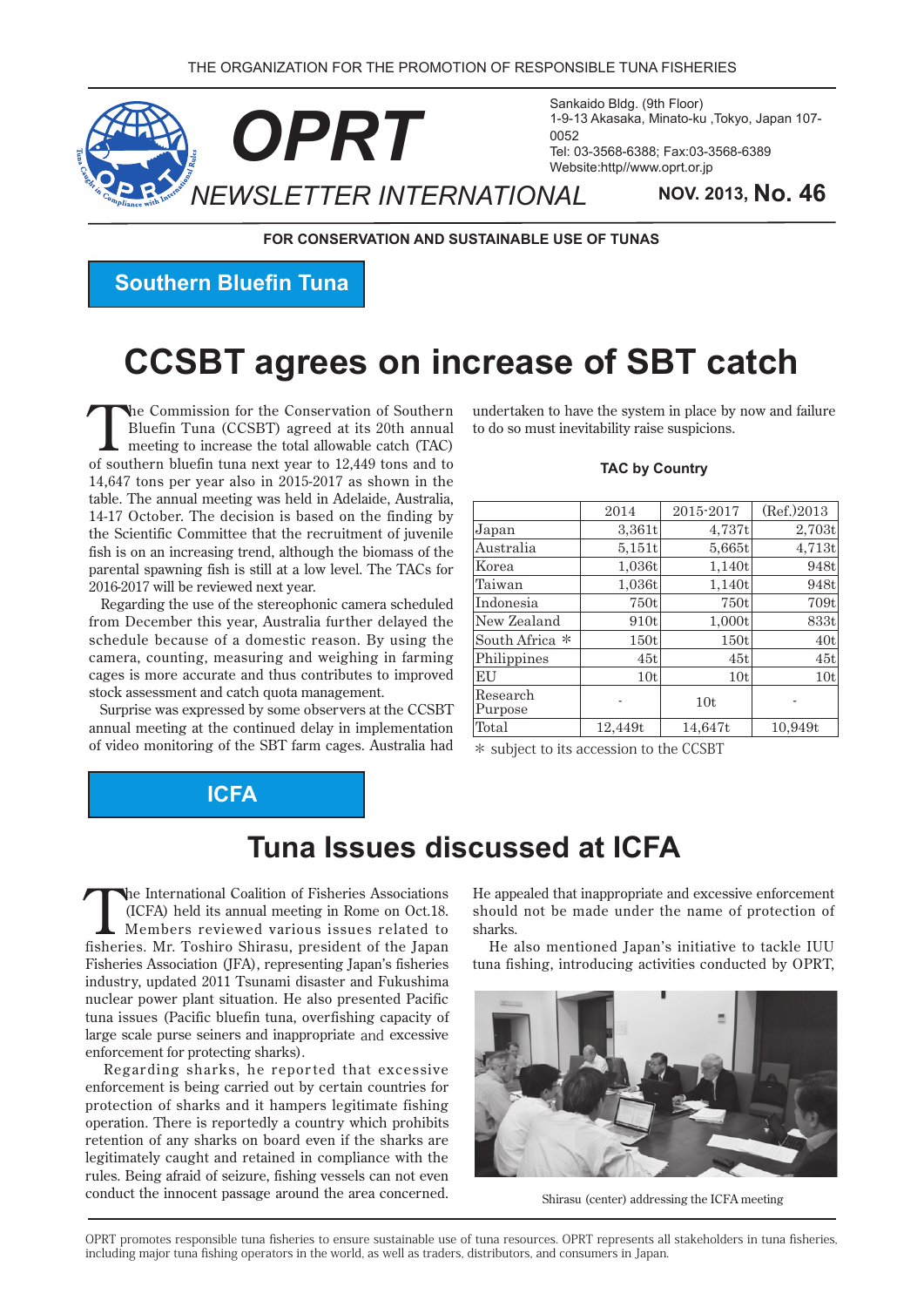established in Japan with cooperation of tuna fishing industries in major tuna fishing nations under support of the Fisheries Agency of Japan in order to address IUU tuna fishing. He said that the strict implementation of measures taken by Regional Tuna Fisheries Management Organizations such as the publication of the positive list and the catch documentation scheme are effectively working to eliminate IUU tuna fishing.

(ICFA is a coalition of the national fish and seafood industry trade associations from the world's major fishing makers a unified voice on global fish and seafood issues. nations. The group was formed in 1988 to provide decision-ICFA members advocate policies for the long-term sustainable use of living marine resources for the benefit of global food security and prosperity. ICFA members are deeply committed to science-based and fully participatory fishery conservation and management processes.)

## **Topics**

#### **OPRT** requests Taiwan to control small scale longliners

**C** Taiwan, Director General, Fisheries Agency of Taiwan, visited OPRT and exchanged views Sha, Director General, Fisheries Agency of with Mr. Daishiro Nagahata, Managing Director of OPRT, concerning the current issues of tuna fisheries management in the Western and Central Pacific Ocean.

After welcoming Mr. Sha, Nagahata emphasized the urgent need for WCPFC to develop and adopt at its for the oming Regular session scheduled for December a multi-year effective and fair conservation and management measures to recover the bigeye tuna stock in the region, while expressing serious concerns about the current declining status of the stock He requested Sha that Taiwan make efforts to realize the adoption of such measures. Sha stated that he supports OPRT's mission to ensure sustainable use of tuna resources through promotion of responsible tuna fisheries.

Nagahata also raised his concern regarding the rapidly



Nagahata (left) meets Sha at the OPRT office

growing capacity of small scale tuna longliners in the region. He said, "It was recognized as a serious concern by all OPRT members when OPRT held its members' meeting last June in Tokyo. Growing capacity of small scale longliners, if left uncontrolled, would eventually nullify the ioint efforts by OPRT members not to increase large scale longliners in the world. To follow up, OPRT sent a letter last July to the Executive Director of WCPFC, requesting to introduce measures to control the capacity of small scale longliners (Please refer to the OPRT Newsletter International No.45). Sha responded," Taiwan has already introduced measures to limit the number of small scale longliners as well as large scale longliners. The small scale longliner association of Taiwan has also been established aimed at effectively managing them."

#### **Further reduction of fishing mortality needed for Pacific Bluefin Tuna**

The Northern Committee (NC) of the Western and Central Pacific Fisheries Commission (WCPFC) took place in Fukuoka, Japan from 2-5 September 2013.

The NC agreed to recommend the Commission to reduce at least 15 % the catch of juvenile Pacific bluefin tuna from  $02-04$  annual average for 2014, given the conservation advice from the International Scientific Committee (ISC). The advice provided by ISC is that further reduction of fishing mortality, especially juvenile fish is needed to reduce the risk of spawning stock biomass (SSB) falling below its historically lowest level. Korea only reserved its position on the recommendation. Korea is urged by all other members to withdraw the reservation by the December Commission meeting. The NC also agreed to develop at its next year's meeting a rebuilding program based upon new information to be provided by ISC. The recommendation is to be adopted at the annual meeting of WCPFC scheduled for December.

#### **OPRT urges WCPFC to introduce** measures for recovering bigeye tuna

"Adoption of an effective and fair program for recovering bigeye tuna stock at this year's WCPFC regular session is crucially important." OPRT applealed in a presentation at the 4th Pacific Tuna Forum.

Daishiro Nagahata, Managing Director of OPRT, was invited to the 4th Pacific Tuna Forum (organized by the INFOFISH) held in Honiara, Solomon Islands September  $18-19$ , 2013, and made a presentation with respect to the Iapanese tuna market.

He elaborated on the recent situation and outlook of the Japanese sashimi grade tuna market. He indicated that Japanese consumers have a strong demand for tuna served fresh as sashimi but are more sensitive to the quality tuna at reasonable prices is essential to maintain its price than before. He also said that stable supply of goodstatus in competition with other food items in the Japanese market, the world's largest sashimi grade tuna market.

He mentioned that bigeye tuna is a popular sashimi grade tuna in the Japanese market. In this context, he stated that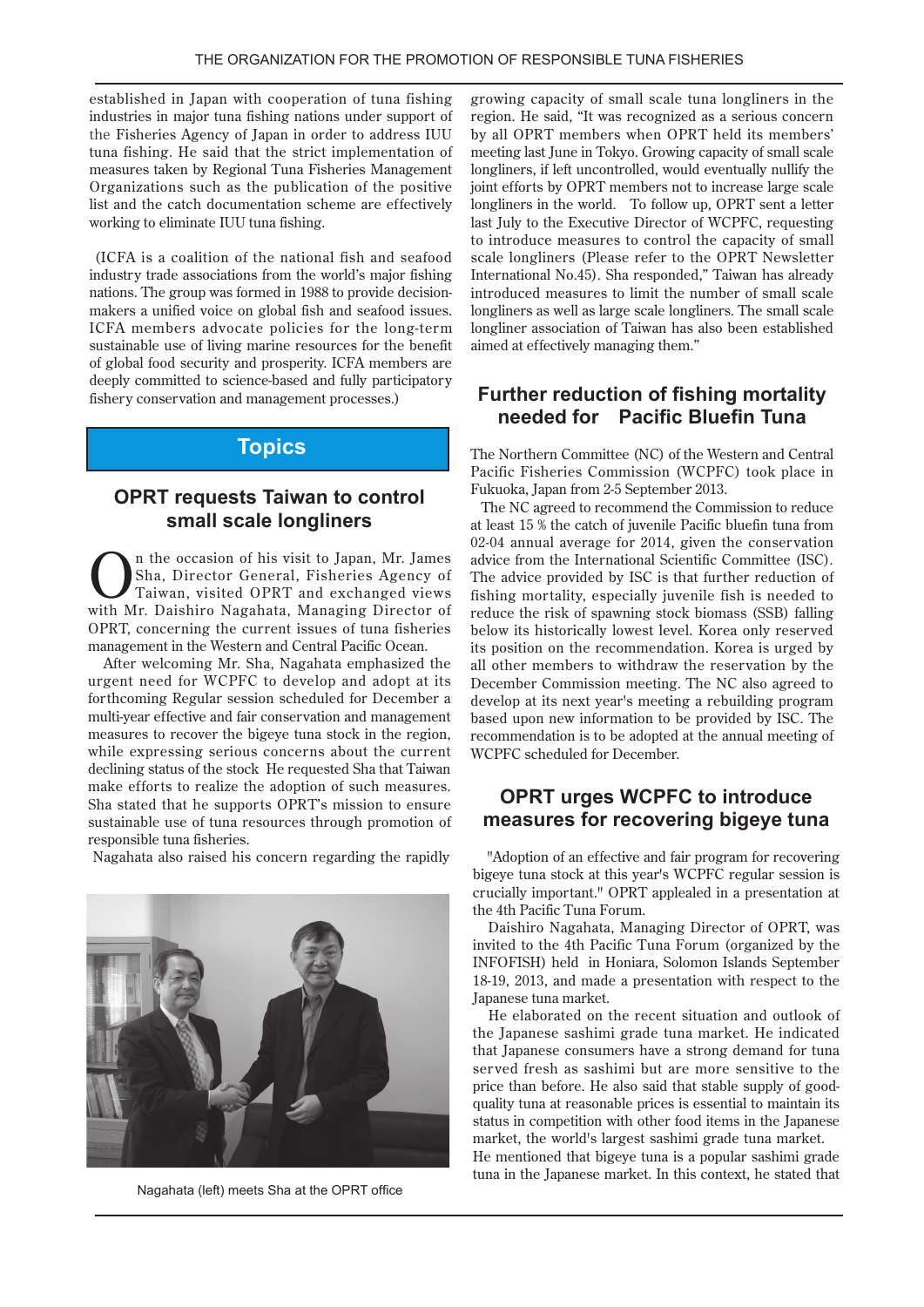

the declining bigeye tuna stock in the western and central Pacific region is a matter of OPRT's serious concern. He then appealed for the need of urgent solution by the WCPFC, pointing out the declining stock is chiefly caused by the FAD operation by purse seiners.

In conclusion, he emphasized that the adoption of an effective and fair conservation and management program for recovering the bigeye tuna stock in this region at this year's WCPFC regular session is crucially important.

## **Dr. Miyake's Tuna Chat**

#### **How can a TAC be divided?**

In fishery management, the most effective and practical measure would be the establishment of a "Total Allowable Catch" (TAC) for a given stock and to keep the catch below that level. However, even with the same In fishery management, the most effective and practical measure would be the establishment of a "Total"  $L$ Allowable Catch" (TAC) for a given stock and to keep TAC level, the size of fish being caught makes a big difference in its effect. The catch of a thousand tons of 2 kg fish would give much greater impact on the stock than the catch of the same weight of fish of 70 kg. As discussed in this column previously, if tuna are allowed to grow up to an adult size, sustainable vield from that stock would be far larger than in the case where many inveniles are caught. Besides, larger tuna can be sold at a substantially higher price than small tuna. Hence there is an even greater economic profit in catching tuna after they have grown up. The problem is that the management of fishery in the real world cannot be adopted based on only biological and economical yields. Many fishers' livelihoods are dependent on their own fishing. Also an establishment of a TAC to one species of fish can have an effect upon the fisheries on other species.

Tuna fisheries have multi-species, multi-national and multi-gear aspects. For example, small bigeye tuna are caught by purse seine together with skipjack and yellowfin tuna, while large fish are caught by longline, also with other species of tuna and billfish. Pacific bluefin tuna are caught: at ages 0-1 by trolling along Japanese coasts; at ages 2-4 by purse seine in the Japanese. Korean and Mexican waters. as well as by trap and longline in Japan; matured fish are caught by Taiwanese and Japanese longline. These fishing

practices have a direct and real-life relation to fishers' livelihoods

Therefore, we cannot give all the TAC to big fish fishery in order to maximize biological and/ or economical yields. When adopting a conservation measure, that measure should be based on biological and socio-economic balance. Nonetheless, it is difficult to find a practical method for distributing a TAC among

fisheries which take different sized fish. The easiest way out of this dilemma - which has been practiced so far in many cases - has been to cut down the current catches by a certain percentage, regardless of the fisheries catching different size of fish. But there is a significant exception to this rule: management of Atlantic bluefin tuna. For the fishery of this species, a minimum size limit has been



introduced (30 kg as a minimum allowable size, adopted in 2010, with an exception for the Adriatic Sea). This means that the managers decided to give the priority to increasing sustainable biological catch per given stock. Consequently, all the coastal bluefin tuna fisheries that had been catching a significant amount of small juvenile bluefin tuna in the Mediterranean Sea have been banned. One wonders whether the decision to recover the stock by sacrificing coastal small-fish fisheries was motivated by a desire to prioritise the survival of fish farming  $(fattering)$ ?

## **Editorial**

#### **Seafood Ecolabel and Tuna**

**S**eafood Eco-labels<br>of seafood thro<br>their own advantages. eafood Eco-label aims to ensure the sustainability of seafood through consumers' purchase decision.  $\lambda$  Many eco-labels compete with one another, asserting

It is an acceptable intent to promote sustainably managed fisheries through eco-label scheme, but it is inappropriate to apply the scheme to all fisheries. It is quite clear if we take tuna as an example. Highly migratory tuna is caught in many countries through various fishing methods. Even if a specific tuna fishery is certified as an eco-label candidate, the sustainability of this specific tuna resource can not be secured if other tuna fisheries do not observe the required international management measures for the specific tuna.

To conserve and manage tuna resources for sustainability, all related countries and industries utilizing the resources need to cooperate to implement managing measures, and only by doing so, effective result should be attained. The sustainability is not attained through partial efforts by a single tuna fishing country or tuna fishing industry. This is why the Regional Fisheries Management Organization (RFMO) is established in each ocean and takes responsibility on conservation and management of